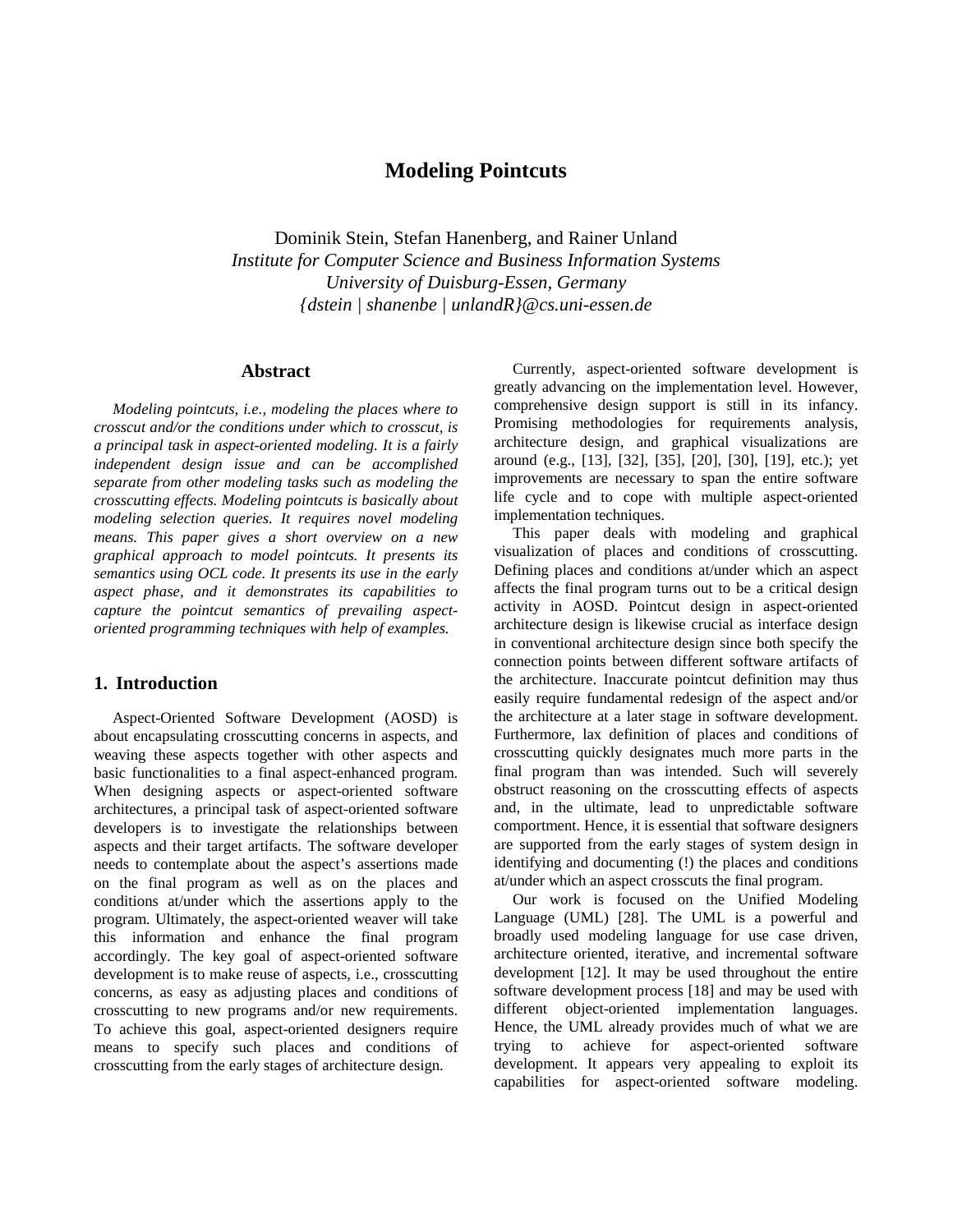Aspect-oriented modeling using the UML has been one of the core subjects of the ongoing series of workshops on Aspect-Oriented Modeling [1] [2] [3] [4]. The fruitful discussions and important insights given at these workshops have strongly influenced this work.

In this paper, we borrow the terms "join point" and "pointcut" from AspectJ [9] terminology. In difference to AspectJ, however, we contemplate on "join points" as "hooks where enhancements may be added" (cf. [14]) rather than as "principal points in the execution of a program" (cf. [10]). That means, we consider "join point" to refer to both points of crosscutting in the control flow as well as points of crosscutting in the class structure. We shall use the term "pointcut" to refer to a set of join points that possibly is attributed with conditions of crosscutting.

The remainder of this work is structured as follows: Section 2 discusses why pointcut modeling is a distinct design issue and why it must be given special care. We do this while first looking at the general case in aspectoriented requirement engineering [30]. Afterwards, we reflect on the current aspect-oriented programming techniques. Section 3 presents our approach to model pointcuts. It describes the graphical means as well as their semantics in terms of Object Constraint Language (OCL) [37] expressions. Section 4 presents some related work. Section 5 concludes the paper.

## **2. Pointcut Specification as a Distinct Design Issue**

When looking at the specification of crosscutting features in aspect-oriented software development, we identify the specification of the elements (Figure 1, A) that crosscut a given decomposition and the specification of the set of join points (Figure 1, B) where that crosscutting takes place to be two fairly independent issues that can be seen as distinct design problems. We do this because we contemplate that the reasoning on the crosscutting assertions can be accomplished not knowing where exactly that crosscutting assertions are applied to; and vice versa, we suppose we can reflect on the join points at which crosscutting should occur while neglecting what exactly is to be inserted at these points.



In an aspect-oriented software framework, for example, when we specify a particular synchronization strategy we do not want to determine yet which objects it should be applied to. Oppositely, we could identify the actions that

need to be synchronized first, and leave it to a third party to design the synchronization strategy. In a third case, we have both a set of different synchronization strategies and a set of join point collections that designate actions to be synchronized. Now, we are able to combine crosscutting assertions and hooks of crosscutting in any manner, and thus we are set to realize any synchronization requirement by simple hooking the right strategy onto the right set of join points. In conclusion, the separate treatment of crosscutting details and points of crosscutting is a very important issue to achieve incremental programming (cf. [38]). And after all that's what we're heading for in aspectoriented programming, too.

Looking at current aspect-oriented programming techniques we recognize that most of them commit to this separation of concern. AspectJ, for example, provides advice to specify crosscutting code, and pointcuts to specify where that code is to be introduced into the base program. We may combine advice and pointcuts in arbitrary manners: For example, we can specify an advice that hooks onto an "abstract pointcuts", i.e., empty sets of join points. That set can be filled by diverse subentities later-on for the crosscutting to take effect in multiple concerns. On the other hand, we can specify pointcuts first and let subentities implement the crosscutting behavior that is to be executed at those pointcuts. In Hyper/J [17], hyperslices designate all model elements in a given decomposition that belong to a particular concern (this process is call "concern mapping"). Two hyperslices may be composed by a hypermodule, which contains correspondence rules that determine at what points the hyperslices should be joined. Usually, we specify the hyperslices first and use a hypermodule to join one to the other afterwards. We could, however, also assign the composition of two concerns in advance and then define (or change) the hyperslices (or concern mappings) that are to be involved. That way we can substitute the crosscutting details to be introduced to a particular join point according to our need and desire. In Adaptive Programming [5], the affiliation between the specification of crosscutting details and the specification of crosscutting hooks is much stronger. However, even though we cannot change the one thing without adapting the other, Adaptive Programming distinguishes between traversal strategies that specify the locations at which crosscutting is to take place and visitor methods that specify how these locations are to be augmented.

Of course, even though we may reason on the specification of crosscutting details (Figure 1, A) and the specifications of the hooks (Figure 1, B) separately there certainly exist strong correlations between these two issues. In particular, dependencies arise from the charge of the latter to designate elements in the environment of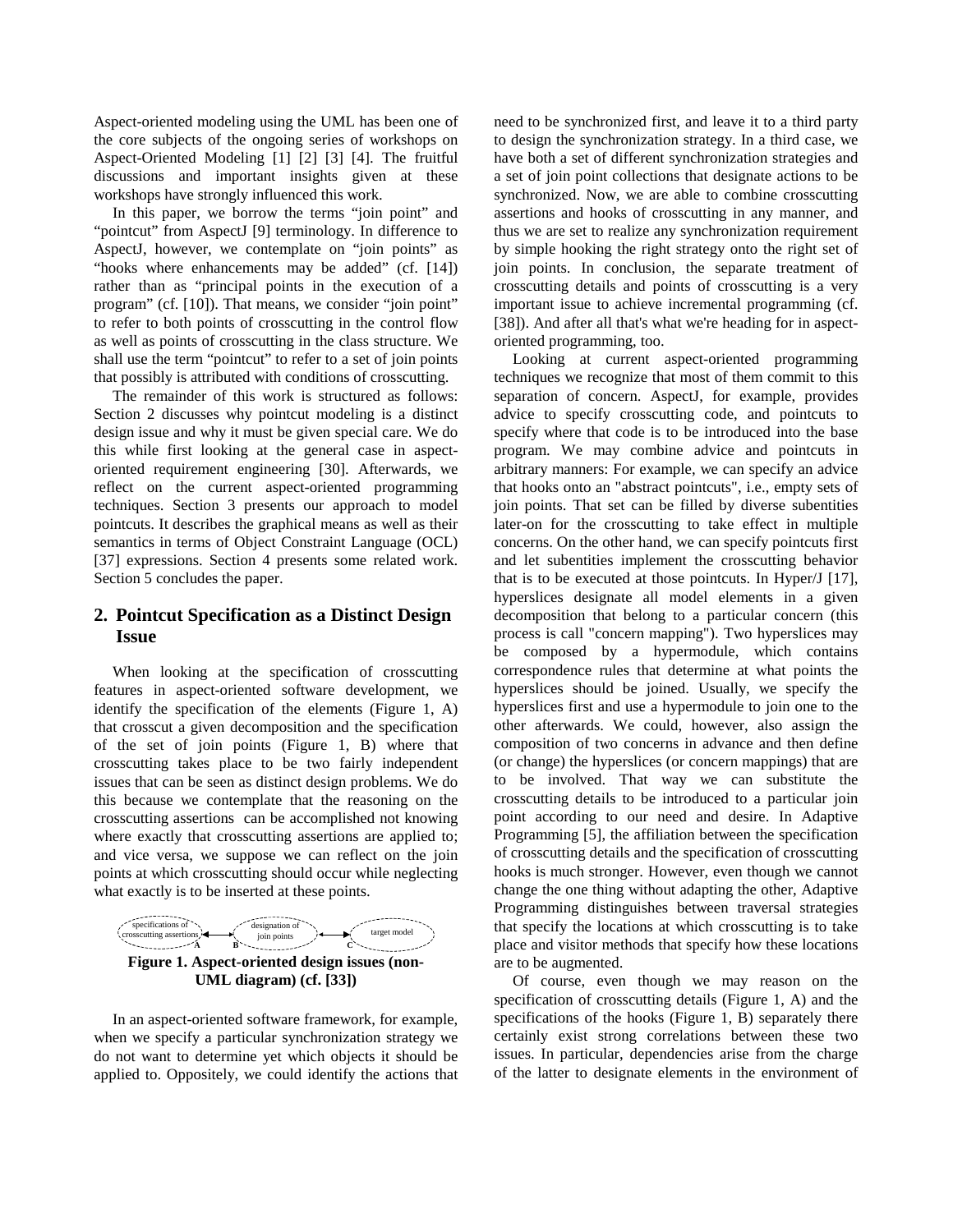the crosscut decomposition (Figure 1, C) that are used by the former. Nevertheless, we will neglect these kinds of dependencies for now and concentrate on the specifications of the hooks, i.e., on the designation of join points and of join conditions. For a closer elucidation on the dependencies between the specification of hooks and the specification of crosscutting details, please refer to [33].

### **3. Modeling Means for Pointcut Specification**

On implementation level, join points represent "hooks where enhancements may be added" $^1$  (cf. [14]), e.g., classes or method calls. On modeling level, these join points are rendered by model elements in models – may it be a structural model describing a hierarchy of classifiers or a behavioral model describing control flow. On implementation level, pointcuts characterize the (sets of) hooks and/or (optional) conditions at/under which crosscutting takes place. For modeling pointcuts on modeling level, we thus need a means to render a set of model elements together with a set of conditions that must evaluate true for those model elements.

We choose UML Classifiers to represent join points in structural models, and UML Messages to represent join points in behavioral models. For the designation of join points – i.e., UML Classifiers and UML Messages, respectively – we introduce a new graphical means called "Join Point Designation Diagram" (JPDD). JPDDs resemble UML collaboration templates, however they lack the generative semantics of templates. That is, JPDDs describe "selection patterns" rather than "generation patterns". They specify all properties a model element (i.e., UML Classifier or UML Message) must provide in order to represent a join point (rather than the properties that will be added to or modified at those join points). These properties may be of structural or behavioral kind.

Structural properties are defined by means of class diagrams. Class diagrams may be used to model structural conditions of crosscutting, e.g., a particular feature or relationship that must be present for a classifier to represent a join point. Behavioral properties are defined by means of interaction diagrams (i.e., sequence diagrams or collaboration diagrams). Interaction diagrams are used, for example, to model behavioral conditions of crosscutting, e.g., that a particular message must be called within the control flow of some other message in order to represent a join point. JPDDs may contain both class diagrams and interaction diagrams in order to describe structural and behavioral properties at the same time (just

-

like ordinary UML collaborations). Recall, though, that the semantics of class diagrams and interaction diagrams contained in JPDDs is different from their conventional variants as they specify a query on model elements rather than the model elements themselves.

The actual join points in a JPDD are modeled as JPDD's template parameters. JPDDs may designate both kinds of join points – i.e., UML Classifiers and UML Messages – at the same time.

The semantic of JPDDs is specified by means of OCL expressions: Each JPDD can be transformed into a OCL selection query picking out all model elements from a given UML model that represent join points. Those OCL statements make use of various meta-operations that we have appended to the UML meta-classes. Note that not all OCL operations are shown here due to limitations in space. Have a look at [6] to obtain the full OCL code.

In the following, we demonstrate with help of various examples what JPDDs look like and how they can be put to use to model various kinds of pointcuts. For each example, we present the relevant OCL expressions that are involved in matching UML Classifiers and UML Messages with the selection pattern described by a JPDD.

#### **3.1. Pointcuts in the Early Aspects Stage**

In the early aspect stage, JPDDs come in when we map aspect-oriented requirements to an aspect-oriented architecture. For example, Figure 2 shows two use cases that model two requirements, one (aspectual) synchronization requirement and some (core) functionality requirement which needs to be synchronized. The crosscutting relationship between one and the other has already been identified<sup>2</sup>.

When mapping the requirements to an architecture, we must determine how the software artifact realizing the



**Figure 2. JPDDs in the early aspects stage**

-

<sup>&</sup>lt;sup>1</sup> Remember the difference we make here to join points in AspectJ terminology, where join points represent "principal points in the execution of a program" (cf. [10]).

<sup>&</sup>lt;sup>2</sup> Note the subtle yet essential difference between «crosscut» relationships in aspect-oriented software development and «extend» relationships in use case driven software development (cf. [32]).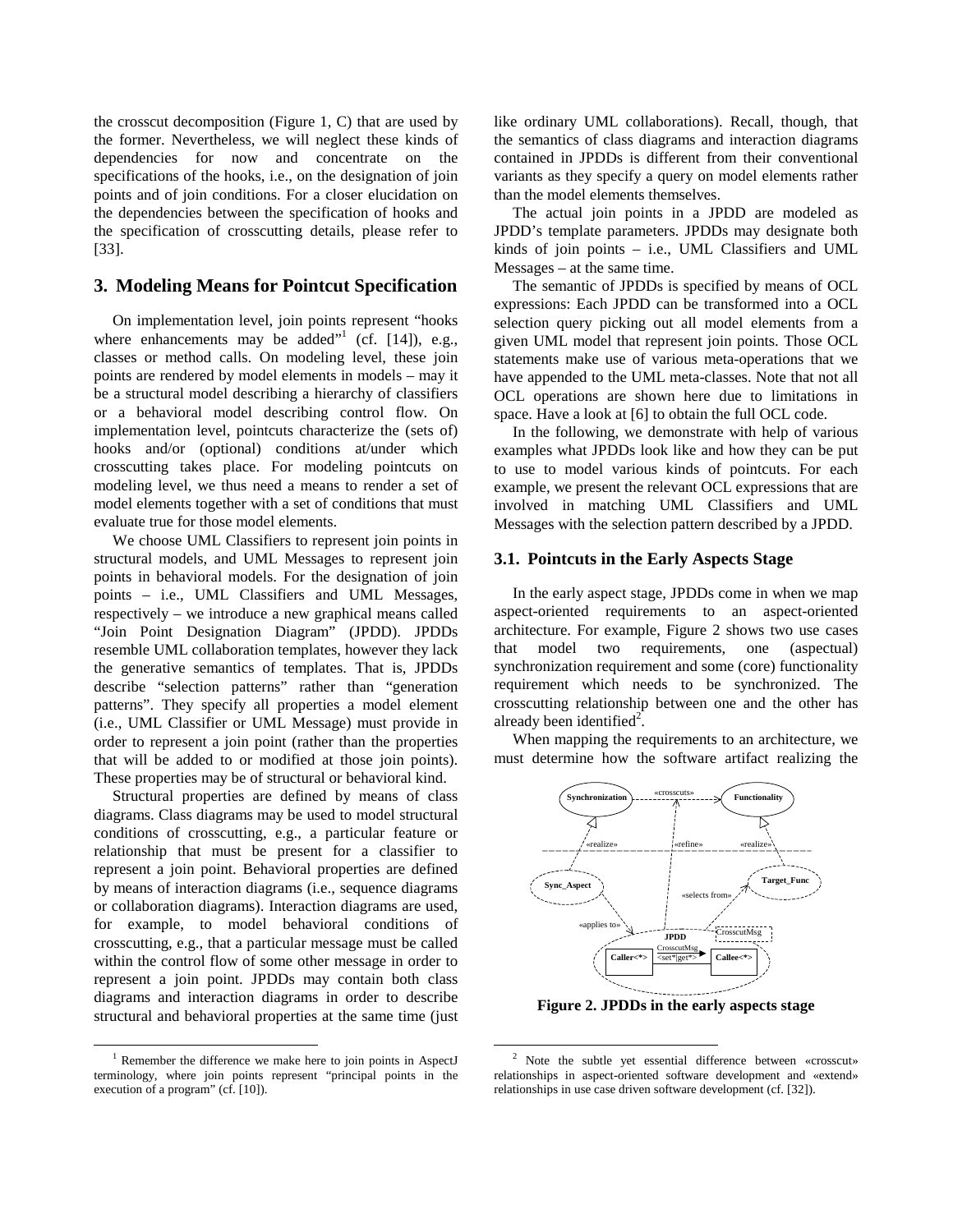aspectual requirement connects to the software artifact realizing the functional requirement. This is the task of JPDDs. In Figure 2, for example, the two software artifacts are represented by collaborations. A JPDD is used to characterize the connection points at which the aspectual collaboration crosscuts the functional collaboration. In doing so, the JPDD gives some more details on the «crosscut» relationship between the use cases. The JPDD describes what is expected by the aspect, or what is exposed to the aspect, from the target environment so that it can accomplish its task. In a sense, the JPDD specifies an aspect-specific view on the target artifact.

We can learn from the example in Figure 2 that the synchronization aspect is concerned about synchronizing method calls ("CrosscutMsg") from one entity ("Caller") to another entity ("Callee"), which are expected to be some kinds of classifiers in the target artifact. Further, we can see that the aspect expects the methods' names to begin with "set" or "get". This name restriction may originate in a design decision on the aspectual or the functional requirement. For some (incomprehensible) reason, for example, we could be required to distinguish between synchronized "setter" and unsynchronized "putter" methods.

In the following we explain further capabilities of JPDDs to express views on the deployment environment of aspects and briefly sketch how they map to OCL expressions. For doing so, we chose to use examples from common aspect-oriented programming techniques to demonstrate the practical relevance of the designation means in JPDDs.

#### **3.2. Pointcuts in AspectJ**

Figure 3 models the following AspectJ pointcut (adopted from [21]):

```
pointcut aspectj_pc():
cflowbelow(call(* ColoringClient.*(..))
   && this(SomeCaller))
&& call(FigureElement Figure.make*(..))
```
It designates all messages that invoke a method beginning with "make" on class "Figure" (returning an instance of class "FigureElement") from within the control flow of any method called on class "ColoringClient" from class "SomeCaller" (returning any or none return value). The message being crosscut is rendered as template parameter "CrosscutMsg".

Table 1 gives a general description on how message matching is accomplished – the depicted (meta-)operation "matchesMessage" is invoked on each message in the UML model. At first, the messages' names are matched. If the message in the JPDD is tagged with a



**Figure 3. An AspectJ pointcut as JPDD**

"joinPointPattern" (which are enclosed by sharp brackets "<...>"; see Figure 3), the "joinPointPattern"'s value (e.g., "FigureElement Figure.make\*(..)") is passed for matching rather than the message's name (e.g., "CrosscutMsg"). Then, the message's sender and receiver are matched. This includes matching of their relationships (association roles, generalizations, etc.). After that, the associations used for transmitting the messages are compared.

Note that sender and receiver comparison is accomplished by matching the sender's and receiver's *role* in the JPDD to the sender's and receiver's *base* classifiers in the target model. This is because behavioral crosscutting takes place in every target model whose participants provide the set of features specified in the JPDD – may they be explicitly required by means of the role specification in the collaboration, or implicitly present by means of the base classifier specification in the class hierarchy. The same counts for the associations used for transmitting the messages.

In case the JPDD defines predecessors and/or an activator to the crosscut message (like "InvokingMessage" in Figure 3), the message in the target model must provide corresponding messages among its predecessors. The

#### **Table 1. Matching messages in UML models**

```
Context Message::
matchesMessage(m : Message) : Boolean<br>post: result = cyaluate
                              -- evaluate name pattern ('<...>')
if m.taggedValue->includes(tv | tv.type.name = 'joinPointPattern')
then
    self.matchesNamePattern(m.taggedValue->select(tv |
        tv.type.name = 'joinPointPattern').dataValue->at(1))
else
    self.matchesNamePattern(m.name)
endif
                                   -- evaluate sender/receiver/...
and self.sender.base->includes(C |
    C.matchesRelationships(m.sender) and
    C.matchesClassifier(m.sender))
and self.receiver.base->includes(C |
    C.matchesRelationships(m.receiver) and
    C.matchesClassifier(m.receiver))
and self.communicationConnection.base
    .matchesAssociation(m.communicationConnection)
                             -- evaluate predecessors/activator
and m.allPredecessors->union(m.activator)->reject(m2 |
    m2.stereotype->includes(st | st.name='indirect'))->forAll(m2 |
    self.allPredecessors->includes(M | M.matchesMessage(m2)))
                                               -- evaluate action
and self.action.matchesAction(m.action)
```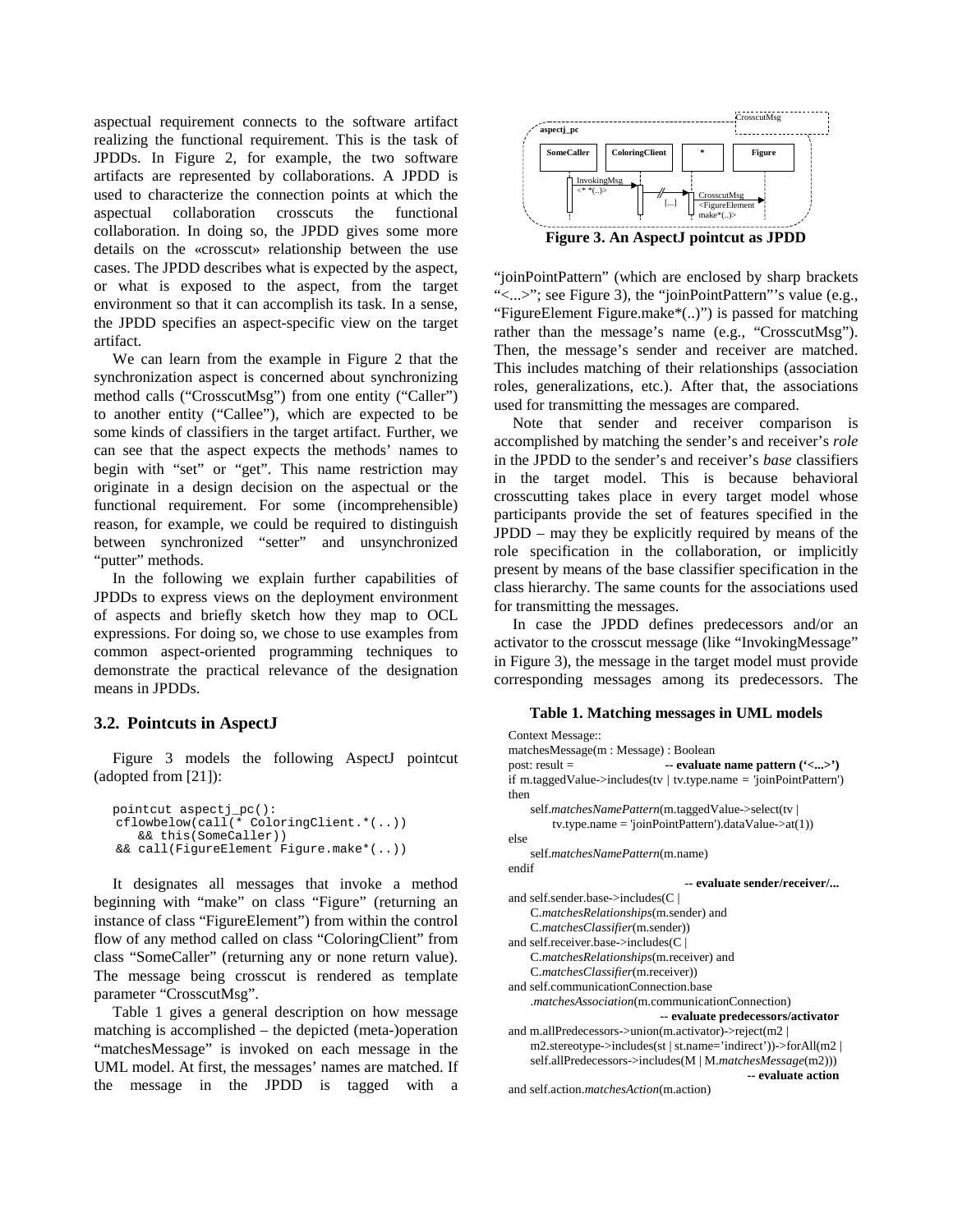precise position is not important. For message matching, messages of stereotype "indirect" (denoted by doublestriked-through lines; see Figure 3) are neglected. Their only purpose in JPDDs is to indicate auxiliary control flow the predecessors may provoke.

Finally, the message's actions are matched.

## **3.3. Traversal Strategies in Adaptive Programming**

Figure 4 models the following traversal strategy in Adaptive Programming (adopted from [22], [23]):

```
*from* Conglomerat
*bypassing* -> *,subsidiaries,*
*via* Officer *to* Salary
```
The traversal strategy starts at object Conglomerat and traverses a characterized path to object Salary. It states that on its way through the class hierarchy the traversal must pass object Officer. At the same, it requires that traversal must not pass an association end named "subsidiaries".



**Figure 4. Traversal strategies as JPDD**

In a UML model, the classifiers being traversed are identified with help of the (meta-)operation shown in Table 2. The operation analyzes if a classifiers possesses (a set of) associations matching to the ones specified in the JPDD. The operation distinguishes between standard associations and associations of stereotype "indirect"

**Table 2. Matching associations in UML models**

```
Context Classifier::
possessesMatchingAssociation(a : Association, c : Classifier) :
Boolean
post: result = -- evaluate indirect neighbours
if a.stereotype->includes(st | st.name='indirect') then
    self.associations->includes(A | A.matchesAssociation(a) and
    a.allConnections->select(ae | ae.participant = c)->forAll(ae |
       A.allConnections->select(AE | AE.participant = self)
        ->includes(AE | AE.matchesAssociationEnd(ae) and
       a.allConnections->select(ae | ae.participant \langle \rangle c)
        ->forAll(ae2 | self.allIndirectNeighbors(A)
        ->includes(AE2 | AE2.matchesAssociationEnd(ae2))))))
else -- evaluate direct neighbours
    self.associations->includes(A | A.matchesAssociation(a) and
    a.allConnections->forAll(ae | A.allConnections
        ->includes(AE | AE.matchesAssociationEnd(ae))))
endif
```
(denoted by double-striked-through lines; see Figure 4). In the former case, comparison is successful if the classifier provides a matching association with matching association ends. In the latter case, there must exist a navigable path from the current classifier to a classifier matching the associate in the JPDD. The association ends at which navigation starts and ends must match the association ends of the association specified in the JPDD.

For example, the bottom left association in Figure 4 denotes a navigation path starting with an association end whose participant is of type Conglomerate. And it ends with an association end whose name must not be "subsidiaries" – no matter of the type of its participant. From the participant, however, there must be a navigable path that ends with an association end whose participant is of type Salary (bottom right association in Figure 4).

### **3.4. Composition Rules on Declaratively Complete Hyperslices in Hyper/J**

Composition rules in Hyper/J specify how the elements of one hyperslice are to be composed with the elements of another hyperslice. For that purpose, composition rules designate the join points in each hyperslice. Likewise, JPDDs are capable to designate model elements from UML models. While doing so, JPDDs may also reflect on the "declarative completeness" constraint in Hyper/J: In Hyper/J, each hyperslice needs to be "declaratively complete" (cf. [36]). That means that each hyperslice declares the structural properties it expects to be provided by another hyperslice. We can use JPDDs to model such structural requirements.



**Figure 5. A payroll hyperslice (cf. [29])**

For example, let's imagine a payroll hyperslice that implements "position()" and "pay()" operations on four classes "Employees", "Research", "Tracked", and "Regular" (see Figure 5). For their execution, the hyperslice requires the presence of a "name()" (declared as abstract in Figure 5), whose implementation must be provided by some other hyperslice – e.g., a personnel hyperslice (the example is adopted from [29]).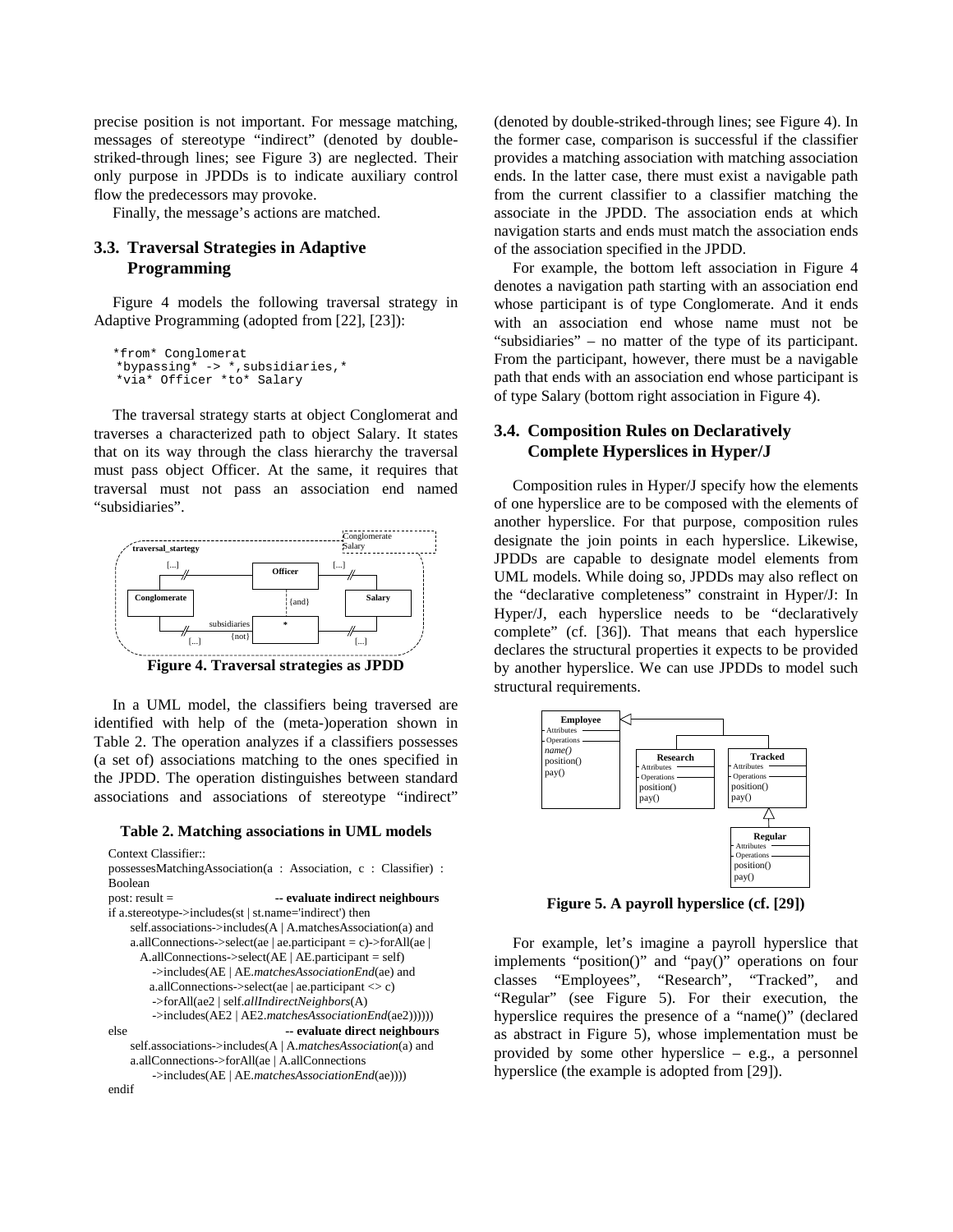

**requirements in JPDDs**

Figure 6 depicts a sample JPDD which designates the join points in the personnel hyperslice and specifies structural requirements being imposed on those join points. Table 3 and Table 4 describe the (meta-)operations for locating join points in UML models according to the specifications made in the JPDD.

Figure 6 depicts a JPDD that selects four classes from the personnel hyperslice as join points ("Employee", "Research", "Tracked", and "Regular"). These classes are meant to be augmented by the payroll hyperslice during composition. Besides designating the hyperslices' join points, though, the JPDD in Figure 6 specifies a couple of structural requirements that those join points must fulfill. At first, it requires class "Employee" to provide an operation "name()". Further, it requires class "Research" and "Tracked" to be subclasses of class "Employee", while class "Regular" in turn must be a subclass of class "Tracked". Composition may only take place if these constraints are satisfied.

#### **Table 3. Matching classifiers in UML models**

```
context Classifier::
matchesClassifier(C : Classifier) : Boolean
post: result = -- evaluate name pattern
if C.taggedValue->includes(tv | tv.type.name = 'joinPointPattern')
then
    self.matchesNamePattern(C.taggedValue->select(tv |
        tv.type.name = 'joinPointPattern').dataValue->at(1))
else
    self.matchesNamePattern(C.name)
endif
                           -- evaluate defined meta-properties
and (self.isRoot = C.isRoot or C.isRoot =")
and (self.isLeaf = C.isLeaf or C.isLeaf = '')
and (self.isAbstract = C.isAbstract or C.isAbstract = '')
                          -- evaluate attributes and operations
and (C.feature->select(f | f.oclIsKindOf(Attribute))->forAll(ATT |
    self.possessesMatchingAttribute(ATT))
    or C.feature->select(f | f.oclIsKindOf(Attribute))->size = 0)
and (C.feature->select(f | f.oclIsKindOf(Operation))->forAll(OP |
    self.possessesMatchingOperation(OP))
    or C.feature->select(f | f.oclIsKindOf(Operation))->size = 0)
```
Table 3 describes how join points are selected from UML models. Join point selection is accomplished by name matching. If the classifier specifications in the JPDD

are tagged with a "joinPointPattern" (which are enclosed by sharp brackets "<...>"; see Figure 6), the "joinPointPattern"'s value (i.e., "Employee", "Research", "Tracked", or "Regular") is passed for matching rather than the classifiers' names (e.g., "CrosscutTypeA", etc.). Apart from their names, the classifier's meta-properties must match ("isRoot", "isLeaf", "isAbstract"). At last, the classifiers' features, i.e., attributes and methods, are compared. A classifier must possess all attributes and all methods being defined as structural requirement in the JPDD (like operation "name()" in Figure 6, for example) in order to be selected as join point.

Further, classifiers must possess all relationships, i.e., associations, generalizations, and specializations, that are defined in the JPDD (like the inheritance relationships in Figure 6, for example) in order to be selected as join point. Matching of relationships is accomplished by a second (meta-)operation for associations, generalizations, and specializations separately (see Table 4).

#### **Table 4. Matching relationships in UML models**

| context Classifier::                         |                             |
|----------------------------------------------|-----------------------------|
| matchesRelationships(B: Classifier): Boolean |                             |
| $post: result =$                             | -- evaluate relationships   |
| (B.parent > for All(P))                      |                             |
| self.possessesMatchingParent(P))             | or B.parent- $>size = 0$ )  |
| and (B.child->forAll(CH                      |                             |
| self.possessesMatchingChild(CH))             | or B.child- $\ge$ size = 0) |
| and (B.associations->forAll(A)               |                             |
| self.possessesMatchingAssociation(A, self))  |                             |
| or B.associations- $>size = 0$ )             |                             |

### **4. Related and Future Work**

A couple of other approaches deal with modeling pointcuts using OCL, UML, and even MDA:

[31] makes use of OCL code [27] to bind elements form an application models to "hot spots" in aspectoriented frameworks. In doing so, they select model elements that are to be enhanced like we do. Unlike us, however, they define the enhancements in the same OCL statement which hinders reuse of the query specification. Specifying enhancements is not duty of JPDDs.

A more sophisticated approach is described in [15] which presents a domain-specific extension to the OCL for the specification of crosscutting constraints. In particular, it introduces reflective operators to advance selection of model elements. Again, though, selection queries and modification assignments are instantly coupled together, and so, reuse of queries is not possible.

[34] [16] chooses to use UML Action Semantics [28] to define model transformations and OCL [37] to express selection criterions for those transformations. As queries are hard-coded into transformations, they cannot be reused in a different context.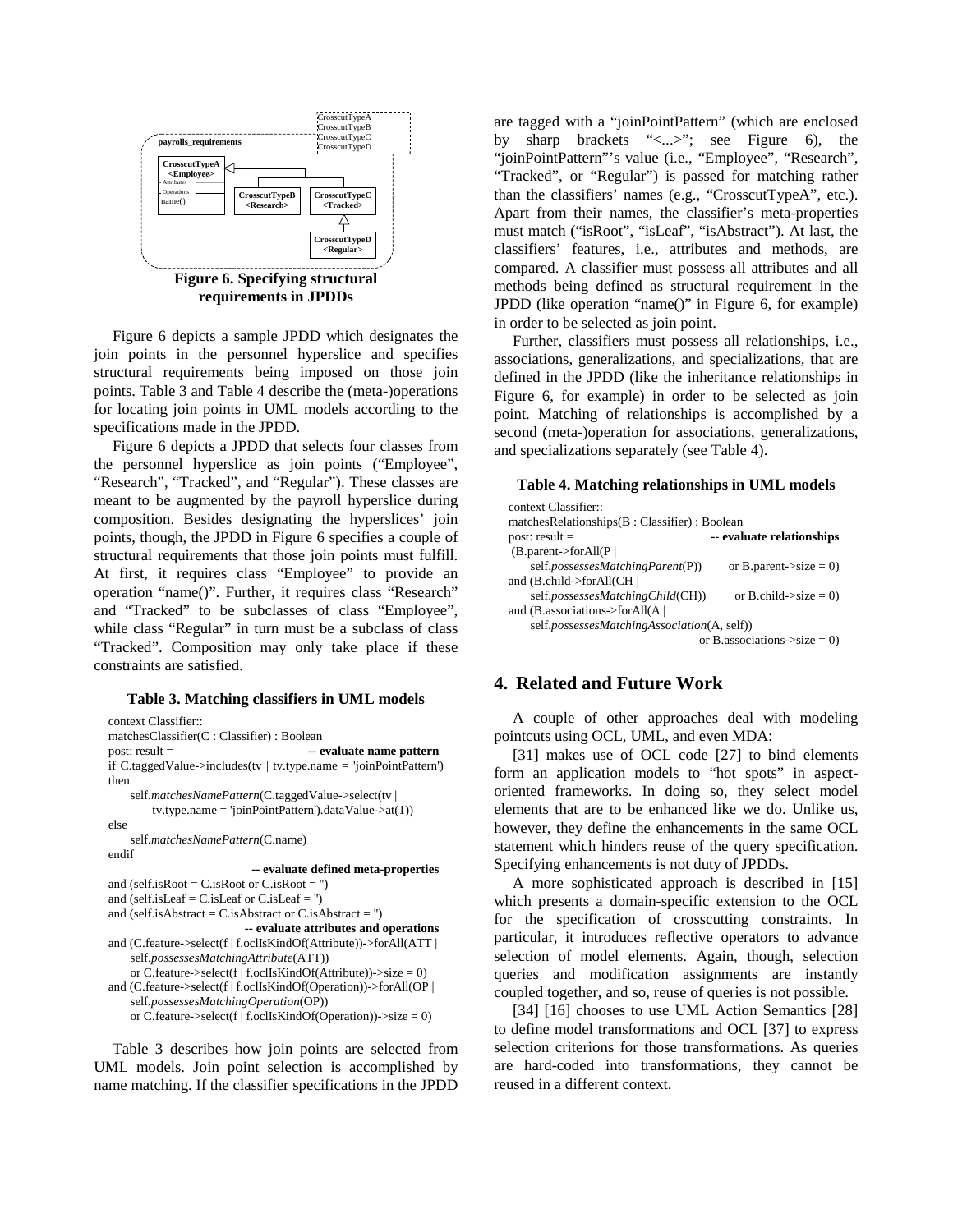[24] discusses how Model-Driven Architecture (MDA) [25] may support aspect-oriented modeling. It points out that a pointcut can be expressed as a query on one model. We share that conception and have defined a graphical notation to define such queries. We see another application area of our approach in connection with the Query View Transformation Language (QVT) [26] which is currently under review by the OMG: JPDDs can be used as a graphical query language to select model elements from UML models that are subject to transformations.

Besides that we see complementary contribution of our work to existing aspect-oriented modeling and design approaches, for example [13], [32], and [19], which lack graphical means to specify selection queries. Moreover, as JPDDs map onto OCL expressions, our approach can be seamlessly integrated into [16] and [15]. From using parameterized OCL (meta-)operations, we even gain greater flexibility because we may feed the operations with different JPDDs at a time.

Future work will involve investigations on how to specify selection queries in the context of aspect-oriented modeling with state charts [8] or activity diagrams [11]. Further, JPDDs are to be integrated into a UML profile for aspect-oriented modeling (cf. [7]) in order to advance its application in the aspect-oriented software development process.

## **5. Conclusion – Going Beyond**

In this paper we have exemplified the need for distinct modeling means for the specifications of pointcuts, i.e., the specification of places and conditions at/under which crosscutting takes place. We presented a graphical notation that suits this purpose, and we have exemplified its use and semantics when designing a synchronization requirement in an aspect-oriented manner as well as with help of examples from different aspect-oriented implementation techniques.



**aspect-oriented modeling**

Yet, note that the capabilities of our modeling notation go beyond the designation means of current aspectoriented implementation techniques and allow advanced aspect-oriented modeling. The stereotype "indirect", for example, is not limited to association relationships

(denoted by double-striked-through lines; see Figure 4) but to generalization and specialization relationships as well (denoted by double-striked-through lines with hollow arrow heads; see Figure 7 right side). Using this symbol in JPDDs signifies that a given classifier must provide an ancestor or a descendant, respectively, that matches the specification of the JPDD.

Besides that the notation provides for the specification of operations using wildcards "\*" and ".." in their parameter list (see Figure 7 left side for an example). Further, we allow the specification of multiplicity ranges for attributes (see Figure 7 left side). Classifiers representing join points must provide a matching attribute whose multiplicity resides in the range specified by the JPDD (e.g., "[2..100]"). An exclamation mark denotes a fixed lower or upper bound (e.g., "2!"). Please refer to [6] for the corresponding OCL code.

Provided with these novel modeling means, software designers are capable to design pointcuts in wholly new ways. Being implementation language independent, the modeling notation allows design of pointcuts in the very early stages of software development, e.g., when designing connection points in aspect-oriented software architectures. Further, aspect-oriented software developers may fully concentrate on design first, and finally can map their design to whatever aspect-oriented programming language seems best suited.

## **6. References**

[1] 1<sup>st</sup> Workshop on Aspect-Oriented Modeling, at AOSD'02 (Enschede, The Netherlands, Apr. 2002), http://lgl.epfl.ch/workshops/aosd-uml/index.html [2] 2nd Workshop on Aspect-Oriented Modeling, at UML'02 (Dresden, Germany, Sep. 2002), http://lglwww.epfl.ch/workshops/uml2002/ [3] 3<sup>rd</sup> Workshop on Aspect-Oriented Modeling, at AOSD'03 (Boston, MA, Mar. 2003), http://lglwww.epfl.ch/workshops/aosd2003/ [4] 4<sup>th</sup> Workshop on Aspect-Oriented Modeling, at UML'03 (San Francisco, CA, Oct. 2003), http://www.csam.iit.edu/~oaldawud/AOM/ [5] Adaptive Programming, http://www.ccs.neu.edu/research/demeter/ [6] Addendum to Stein, D., Hanenberg, S., Unland, R., Aspect-Oriented Modeling in the Light of MDA, submitted to the

Special Issue of Science of Computer Programming (Elsevier) on Model Driven Architecture: Foundations and Applications, http://dawis.informatik.uni-essen.de/site/staff/stein/

[7] Aldawud, O., Bader, A., Elrad, T., *UML Profile for Aspect-Oriented Software Development*, 3rd AOM Workshop at AOSD'03 (Boston, MA, Mar. 2003)

[8] Aldawud, O., Bader, A., Elrad, T., *Weaving with* Statecharts, 1<sup>st</sup> AOM Workshop at AOSD'02 (Enschede, The Netherlands, Apr. 2002)

[9] AspectJ, http://www.aspectj.org